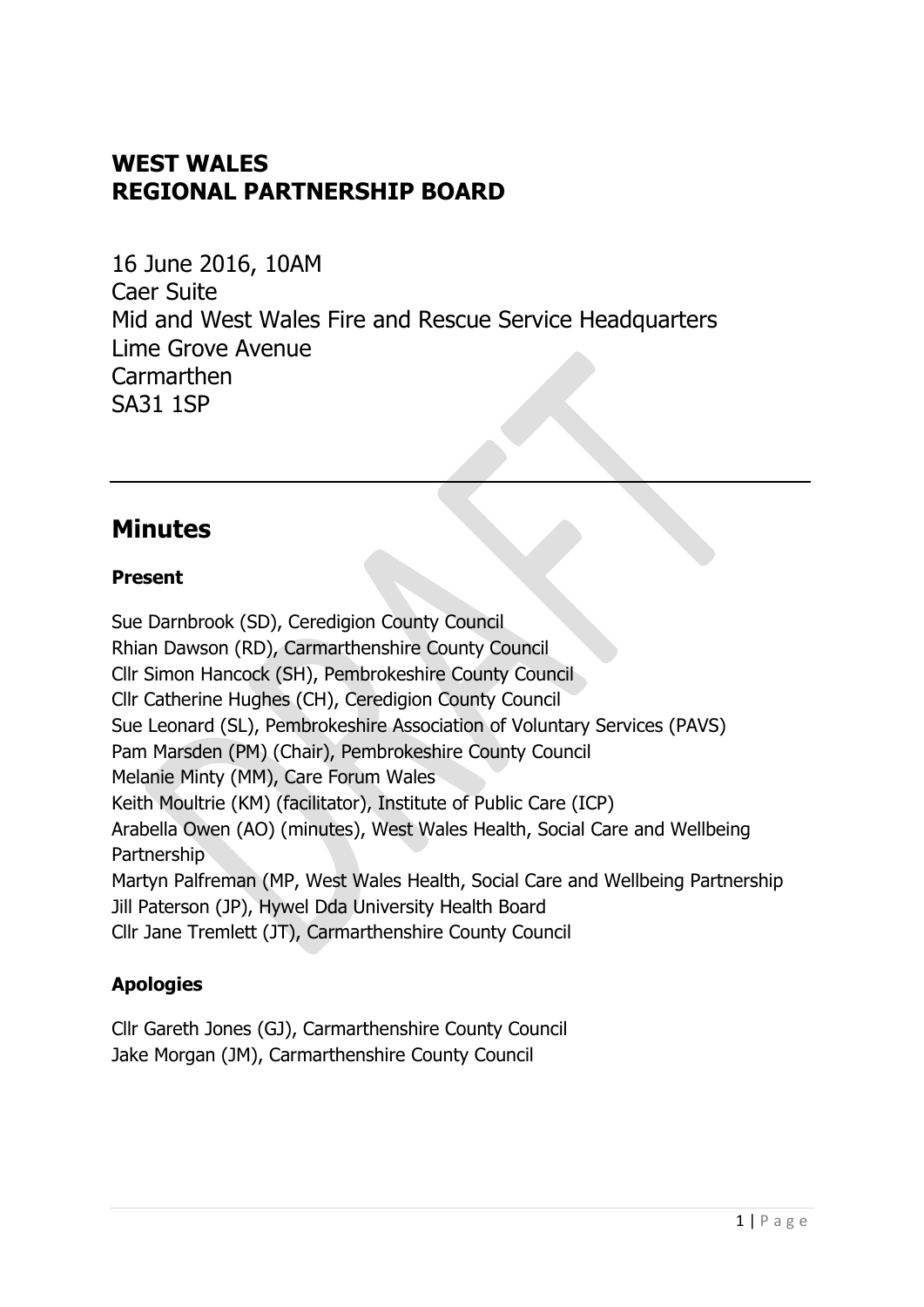### **1. Welcome and Introductions**

PM welcomed those present to the meeting of the West Wales Regional Partnership Board. A round of introductions followed; KM was welcomed in an advisory capacity.

#### **2. Declarations of interest**

SH declared an interest in relation to his position on the Council of the Care Council for Wales. No other interests were declared.

### **3. Board Membership**

MP presented the paper on Board Membership. The Board were asked to provide their views on membership to ensure adequate representation and approval of a formal appointment process for citizens, carer and national third sector representatives in advance of the September meeting.

The Board considered the role of Housing Services, and confirmed that this sector was represented through the remit of two of the three Directors of Social Services. The Regional Supporting People Programme, which focussed on commissioning housing-related support, would be represented through CH who chaired this Board.

CH questioned the cross-cutting role of the Mid Wales Healthcare Collaborative and its affiliation with the Regional Partnership Board. The Board proposed that the link between the two Boards would be formalised. **ACTION: MP**

The Board approved the process for appointing representatives, and delegated responsibility to SL and MP to develop and implement this, taking into consideration the approach developed by Powys Association of Voluntary Organisations (PAVO) in relation to the peer-selection process and on-going support provided to representatives. **ACTION: SL and MP**.

The Board agreed that one carer and three people with need for care and support would be sought, and that the additional third sector organisation representative would be required to be operational in the region. Consideration would be given to whether DBS checks would be required for individuals. **ACTION: SL and MP**

The Chair of HDUHB and the Chief Executive of the Care Council for Wales would be invited to nominate a member of their respective organisation to the Board. **ACTION: MP**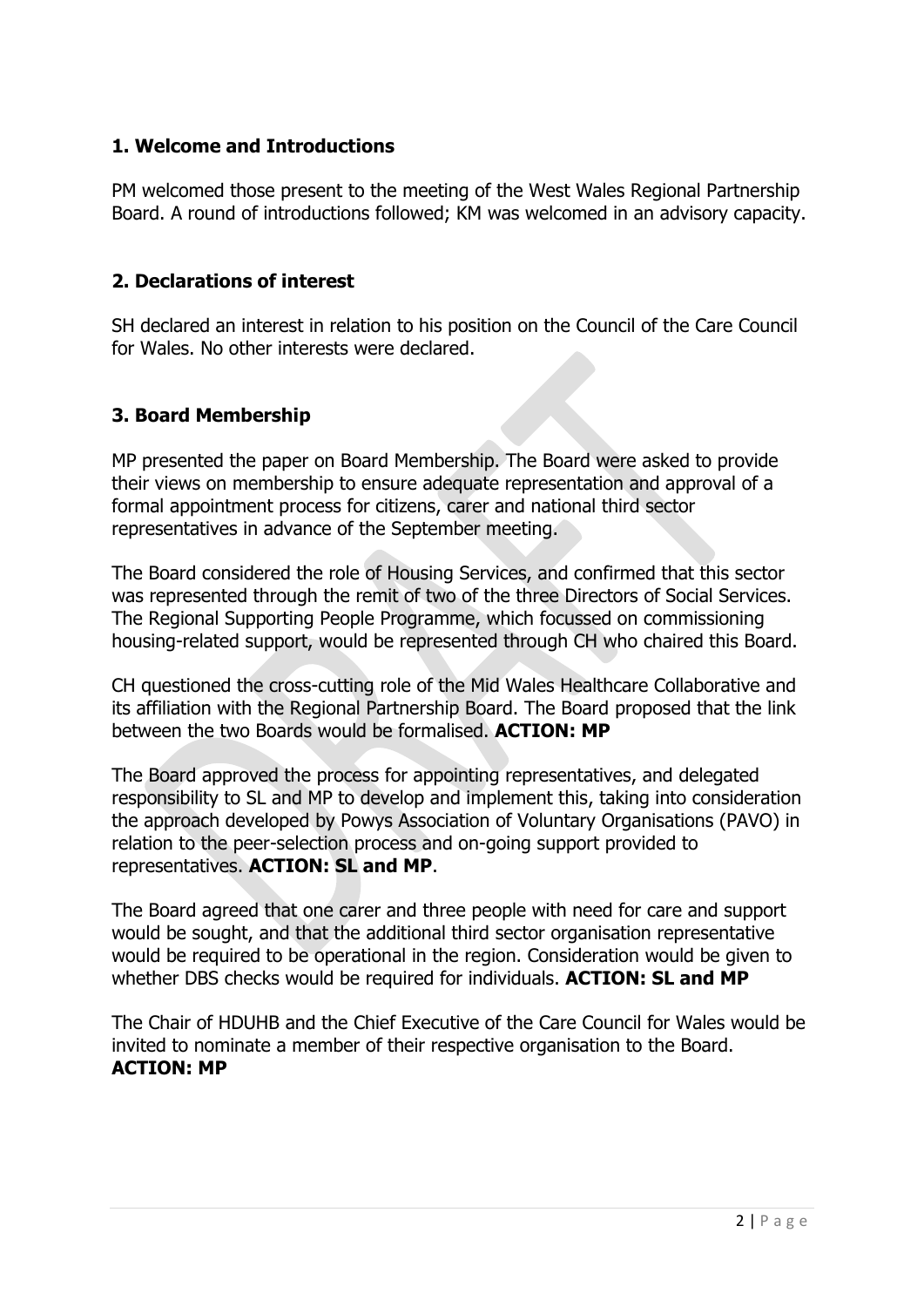## **4. Delivering Transformation Grant 2016-17**

The Board were advised on parameters and priorities of the Welsh Government's Delivering Transformation Grant (DTG) and proposed use of the funding in the West Wales region. The Board noted the activity against the DTG priorities and the associated regional budget, and that these high level priorities would be developed and incorporated into a Partnership Plan which would be endorsed at the September meeting. Financial and activity updates would also be provided in September.

The Board would consider arrangements for providing resources to support partnership arrangements post March 2017 at the September meeting based on the proposed proportionate allocation to local authorities of existing DTG resources, via the RSG, in 2017-18.

### **5. Intermediate Care Fund 2016-17**

MP advised the Board that Welsh Government had provided an extension to 17 June for the submission of the West Wales Intermediate Care (ICF) Programme and the Memorandum of Understanding (MOU).

MP assured the Board that local ICF projects had been signed off by local partnerships, but due to the lateness in receiving approved projects, the draft ICF Programme would be further developed and finalised through communication with ICF leads.

The Board were advised of the requirement to submit to Welsh Government a MOU supporting the regional ICF programme which set out partner accountabilities in coordinating, delivering and reporting on the programme. The draft MOU had been approved by partners, with the exception of representatives of Pembrokeshire local authority who were providing final sign off.

The Board approved the ICF Programme and the MOU in principle, and requested receipt of a quarterly monitoring report at future meetings. The Board would receive the final documents submitted to Welsh Government. **ACTION: MP**

#### **6. Dewis Cymru: Implementation**

The Board received an update on the implementation of the Dewis Cymru database in West Wales. A phased implementation of Dewis has commenced, whereby local authorities begin to transfer information from existing systems, with a view to the system going live in West Wales over the summer period. Pending identification of an appropriate mechanism, data will be shared between Dewis and Infoengine in relation to third sector services in West Wales.

The Board were advised that negotiations continue to take place between the Local Government Data Unit and PAVO as host of the Infoengine resource directory of third sector services. SL raised an issue of contention relating to the sharing of IT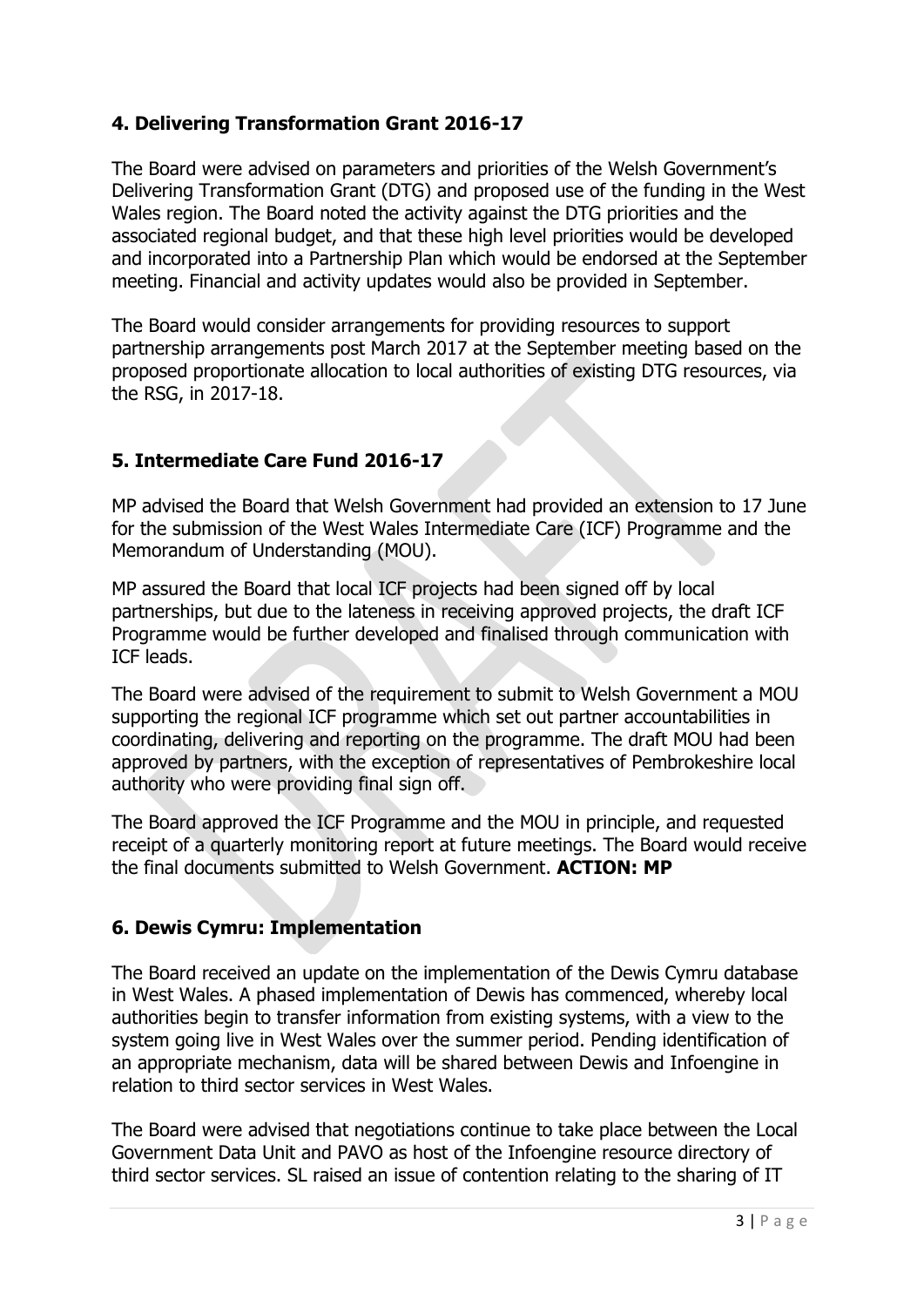protocols and intellectual property. PM confirmed that the Board remains committed to working with Dewis to develop the database, and that the role of the Board would be to ensure the implementation progressed rather than focusing on the detail.

## **7. Population Assessment**

The Board noted the statutory requirements in relation to the Population Assessment, and endorsed agreements for undertaking the Assessment in West Wales. An external project manager, Mary Palmer, had been appointed to lead on and manage the West Wales Population Assessment.

A multi-agency stakeholder group of data specialists, commissioners and service managers would be convened to undertake the core tasks within the assessment process. This group would meet on 22 June.

The Board would receive regular updates on progress, and would receive the draft Population Assessment for consideration in December 2016.

## **8. Board priorities and Terms of Reference**

KM presented the draft Terms of Reference which set out the purpose, role and responsibilities and broad overview of the Board. He highlighted the responsibility for signing off an annual Partnership Plan and the production of an Annual Report for Welsh Ministers on delivery of the Plan, the integration of services, and progress reporting to the three Public Service Boards.

The Board agreed the draft Terms of Reference with the inclusion of reference to the oversight and scrutiny of the work of the programme boards, and the formal link with the Mid Wales Healthcare Collaborative. The Terms of Reference would be reviewed in December 2016. **ACTION: MP**

The Board agreed that nominated deputies would be required to attend the Board should the designated Board member be unable to attend. Cabinet members would be required to attend; MP would clarify with GJ his role as deputy. **ACTION: MP**

KM facilitated discussion based on the proposals set out against the Social Services and Well-being (Wales) Act and the DTG requirements in the working paper. The Board agreed that the overall themes and key imperatives were accurate, though SL requested more robust reference to the development of alternative not for profit delivery models. **ACTION: MP and SL**

KM focussed the Board's attention to the importance of the "so what?" question, and emphasised the role of the Board would be to ask the right questions to ensure the programme was on track to ensure the provision of better outcomes for citizens.

The Board agreed that the identified leads would work with MP to develop the context of each theme within their responsibility and drive the programme.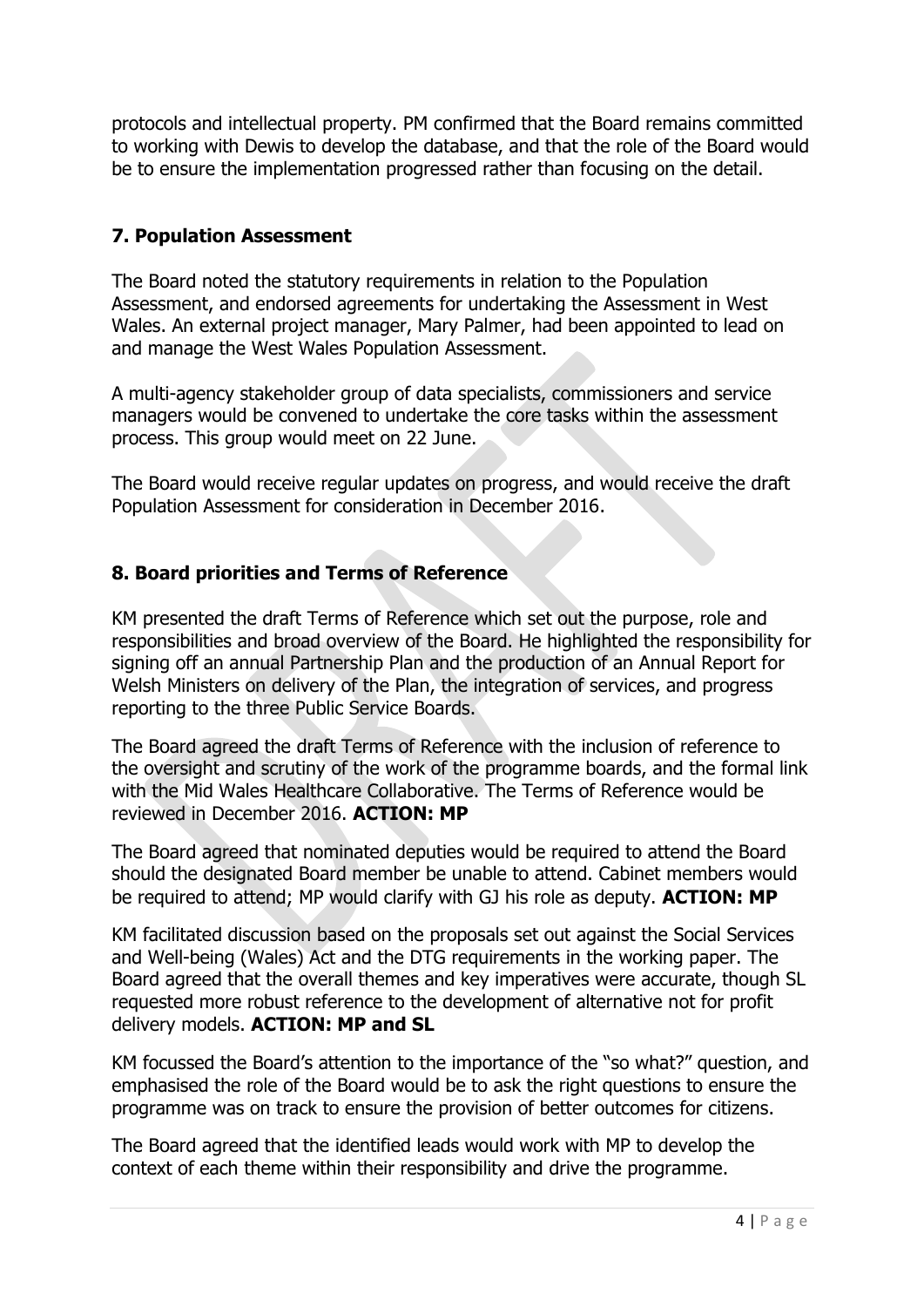**ACTION: MP and PM/SD/JM/JP/SL.** This would form the Partnership Plan, which would inform the Annual Report for Welsh Ministers.

#### **9. Election of Chair and Vice Chair**

The Board proposed, nominated and seconded SD as Chair, and SH as Vice Chair.

The Board formally expressed their appreciation to PM for her pivotal role in leading the work of the regional collaborative partnership in her dual roles as strategic lead and Chair.

#### **10. Any other Business**

#### **Regional Programme Boards**

The Board confirmed the proposal to incorporate the four programme boards into one integrated delivery board which would scrutinise programme activity and report progress and any exceptions to the Board.

#### **Next meeting**

The next meeting of the West Wales Regional Partnership Board will take place:

**15 September 2016, 10AM Caer Suite Mid and West Wales Fire and Rescue Service Headquarters Lime Grove Avenue, Carmarthen SA31 1SP**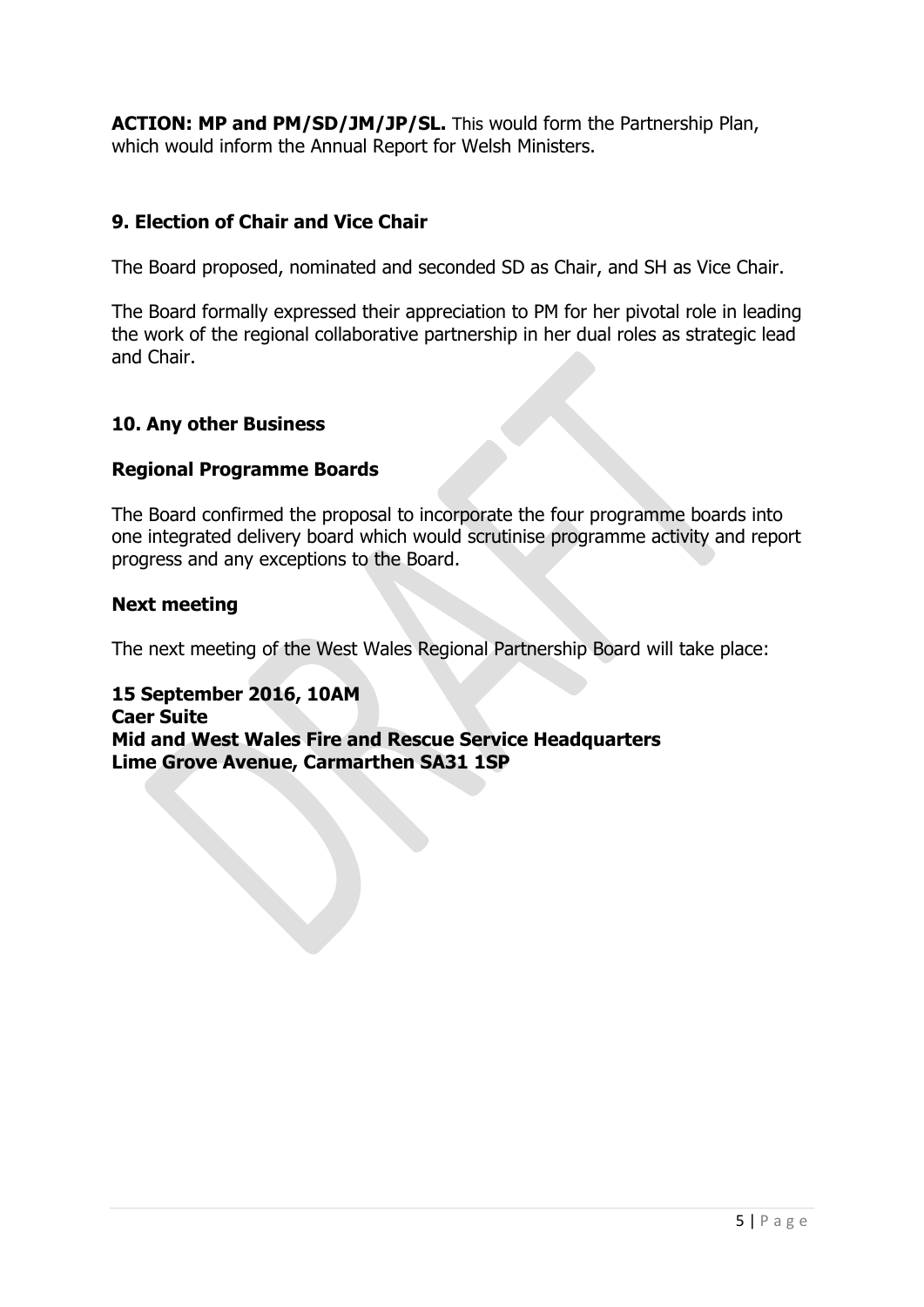# **West Wales Regional Partnership Board 16 June 2016 Action Log**

| <b>Action</b>                                                                                                                                                                           | <b>Lead</b> | By when  | <b>Comments/Outcome</b> |
|-----------------------------------------------------------------------------------------------------------------------------------------------------------------------------------------|-------------|----------|-------------------------|
| <b>Board Membership:</b><br>The link between the Mid Wales Healthcare Collaborative and<br>the Regional Partnership Board would be formalised                                           | <b>MP</b>   |          |                         |
| <b>Board Membership:</b><br>The process for appointing representatives would be<br>developed and implemented, taking into consideration the<br>approach developed by PAVO               | SL and MP   | 15 Sept  |                         |
| <b>Board Membership:</b><br>Consideration would be paid to whether DBS checks would be<br>required for individual representatives                                                       | SL and MP   | 15 Sept  |                         |
| Board Membership:<br>The Chair of HDUHB and the Chief Executive of the Care<br>Council for Wales would be invited to nominate a member of<br>their respective organisation to the Board | <b>MP</b>   | 15 Sept  |                         |
| Intermediate Care Fund:<br>The Board would receive the ICF Programme and the MOU<br>final documents submitted to Welsh Government                                                       | <b>MP</b>   | End June |                         |
| Board priorities and Terms of Reference:<br>The Terms of Reference would be reviewed in December                                                                                        | <b>MP</b>   | 15 Dec   |                         |
| Board priorities and Terms of Reference:<br>MP would clarify with GJ his role as deputy                                                                                                 | <b>MP</b>   | 15 Sept  |                         |
| Board priorities and Terms of Reference:<br>SL requested more robust reference to the development of<br>alternative not for profit delivery models                                      | MP and SL   |          |                         |